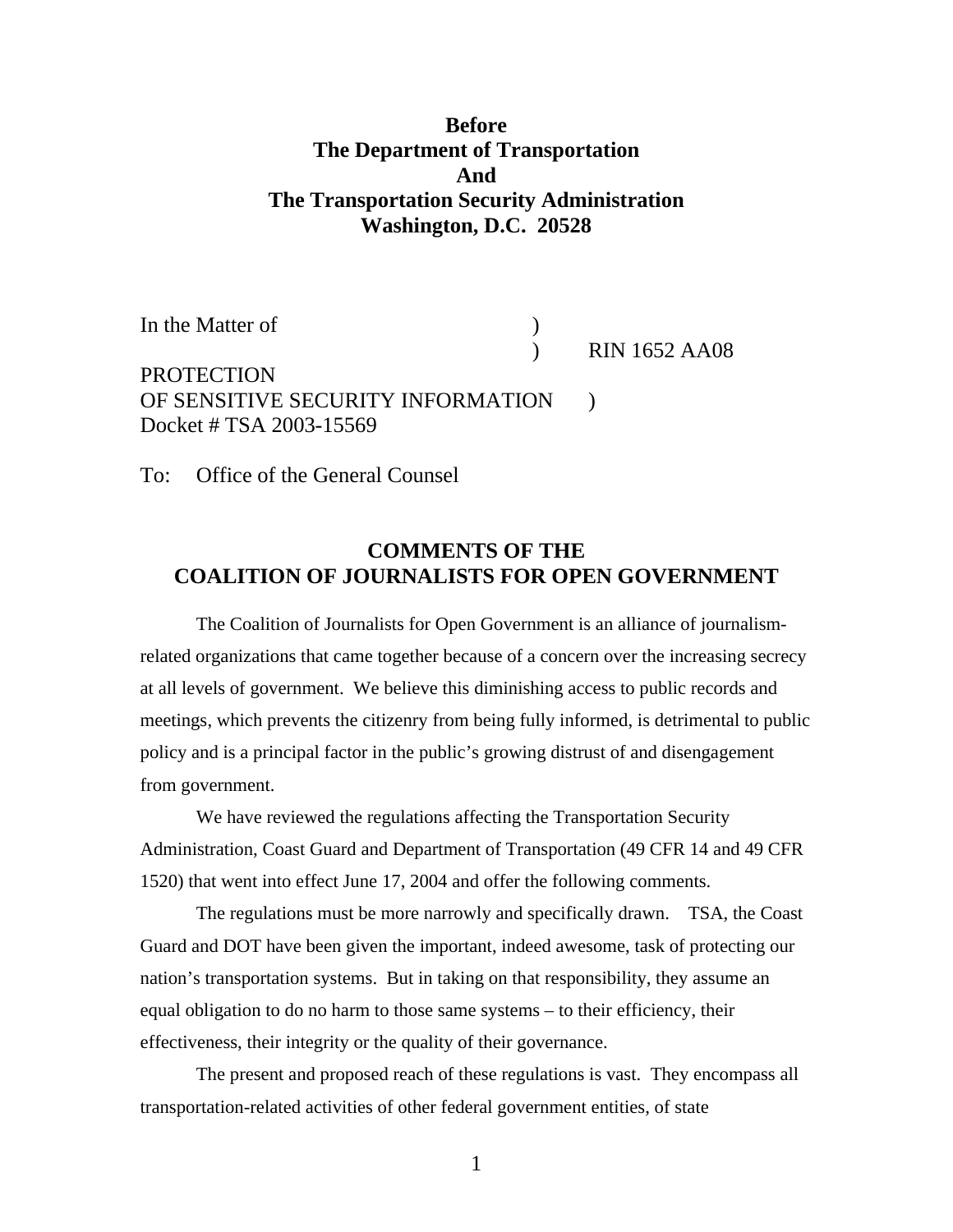governments, of thousands of municipalities and regional authorities. They cover all aspects of security from the qualifications of airport screeners or of bus drivers to the safety of chemical storage facilities at seaports. Unfortunately, the language of the regulations, the lack of criteria to be used in determining what information should be protected, and the overbroad delegation of the authority to designate information as Sensitive Security Information are certain to create abuses of good public policy and to deny people their rights as citizens.

Public accountability does not have to be sacrificed for security; in fact, accountability enhances security. That is precisely what is at stake here here.

We are deeply concerned that unrestricted use of the Sensitive Security Information (SSI) designation – a process with no review for efficacy or propriety – will have a seriously adverse impact on traditional citizen and media oversight of the governance of our seaports, airports and transit systems. We can easily see how information that is, or may come to be, in the possession of the TSA, the Coast Guard and the DOT will be hastily designated sensitive security information, with no consideration being given to the broader, non-security consequences of denying that information to the public.

Moreover, the issuance of these regulations creates a new, fourth level of classification without any of the restraints against overindulgence in secrecy that are built into the existing system for safeguarding our nation's most important military, intelligence and foreign policy information.

These regulations will result in vast amounts of information being designated Sensitive Security Information and withheld from the public for unknown lengths of time. There appear to be no limits to the type of information that might be gathered or generated as SSI and then sealed. Local and state officials, bound by non-disclosure agreements, may be forced to deny access to records that state law and local ordinance require be made available to citizens. Information needed by civic activists or organizations to maintain oversight and challenge local officials on their management of public facilities may be withheld, even when the information's relevance to any possible terrorist threat is at best tenuous.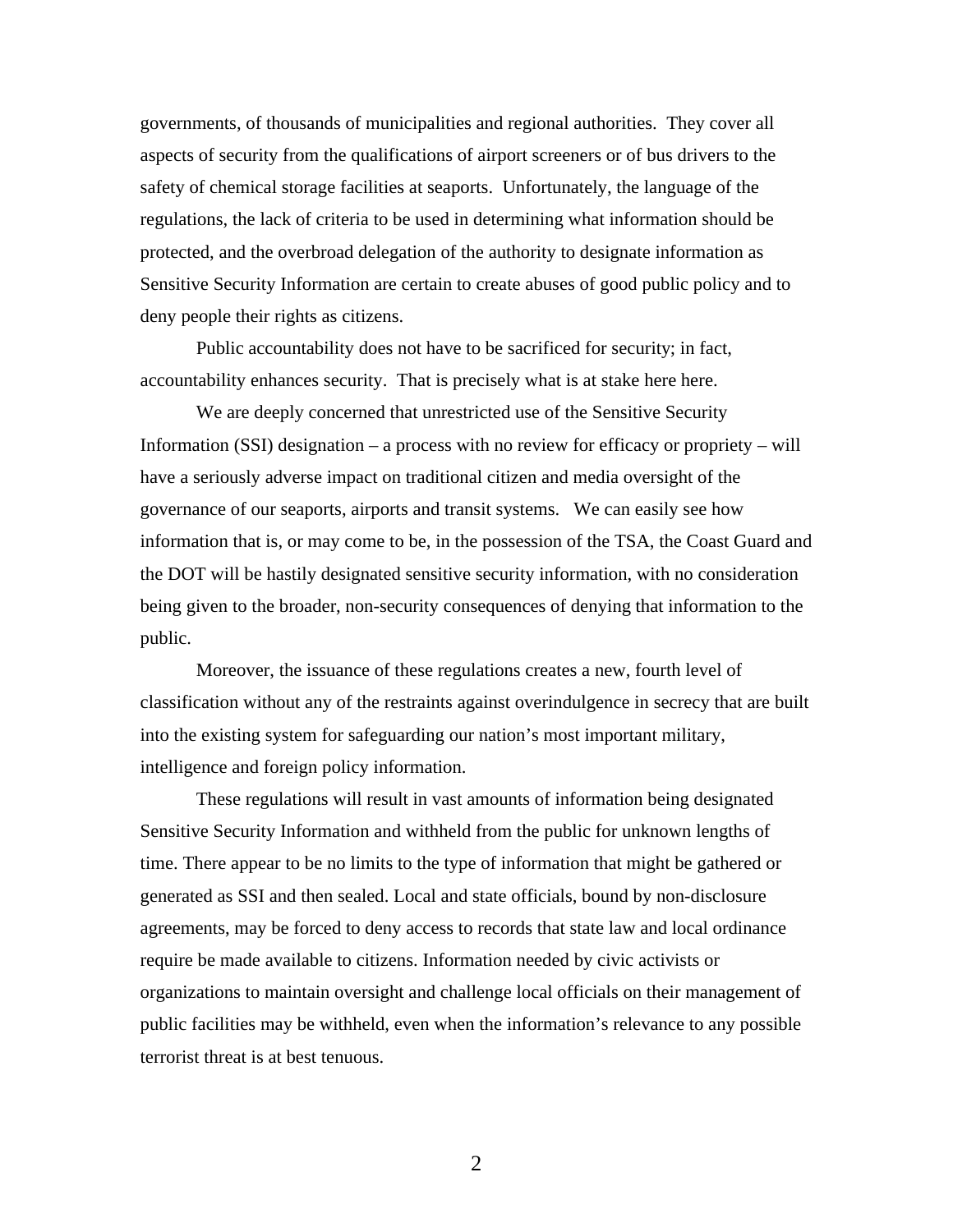Because there is not just a likelihood but clearly an intent on the part of the TSA and the DOT to use the Sensitive Security Information designation to subsume transportation-related records of many other governmental entities, we believe it is important to remind and to emphasize that much of the information that will be marked SSI is information currently in the public record in the 50 states and the thousands of municipalities affected. Those states have laws and policies that demand transparency. Those laws are in place because open records are essential to citizen oversight and to insuring accountability in the public management of those transportation facilities.

TSA, the Coast Guard and DOT, in moving to withhold or withdraw some or all of these records from the public domain in the name of national security, must recognize the potential consequences of the diminished public oversight that will result. They should re-craft these regulations to minimize the loss of access to information that might be designated COI -- Critical Oversight Information. What is COI? It is, most simply, any information a citizen might use to judge whether his or her public servants are serving well. It is information that speaks to the quality and integrity of their performance as policy makers, managers or employees of our seaports, airports and transit systems. It is budget information and details on revenue and spending. It is information about personnel and their qualifications, training and performance. It is information about the construction and maintenance of new public assets, including the myriad change orders that seem an inevitable feature of the government contract process. It is information about deals with carriers and suppliers and vendors and tenants. It is also information about public convenience and use of the public areas – and about personal safety.

That is a long list. Obviously, much of the information that is Critical Oversight Information has a connection to security. Without restraints built into the TSA/DOT/Coast Guard regulations and without restraint exercised by those given the authority to mark information as SSI, much that is COI could be withheld or withdrawn from public inspection.

We urge TSA/DOT and the Coast Guard to acknowledge this dilemma and to take it into account in modifying the regulations.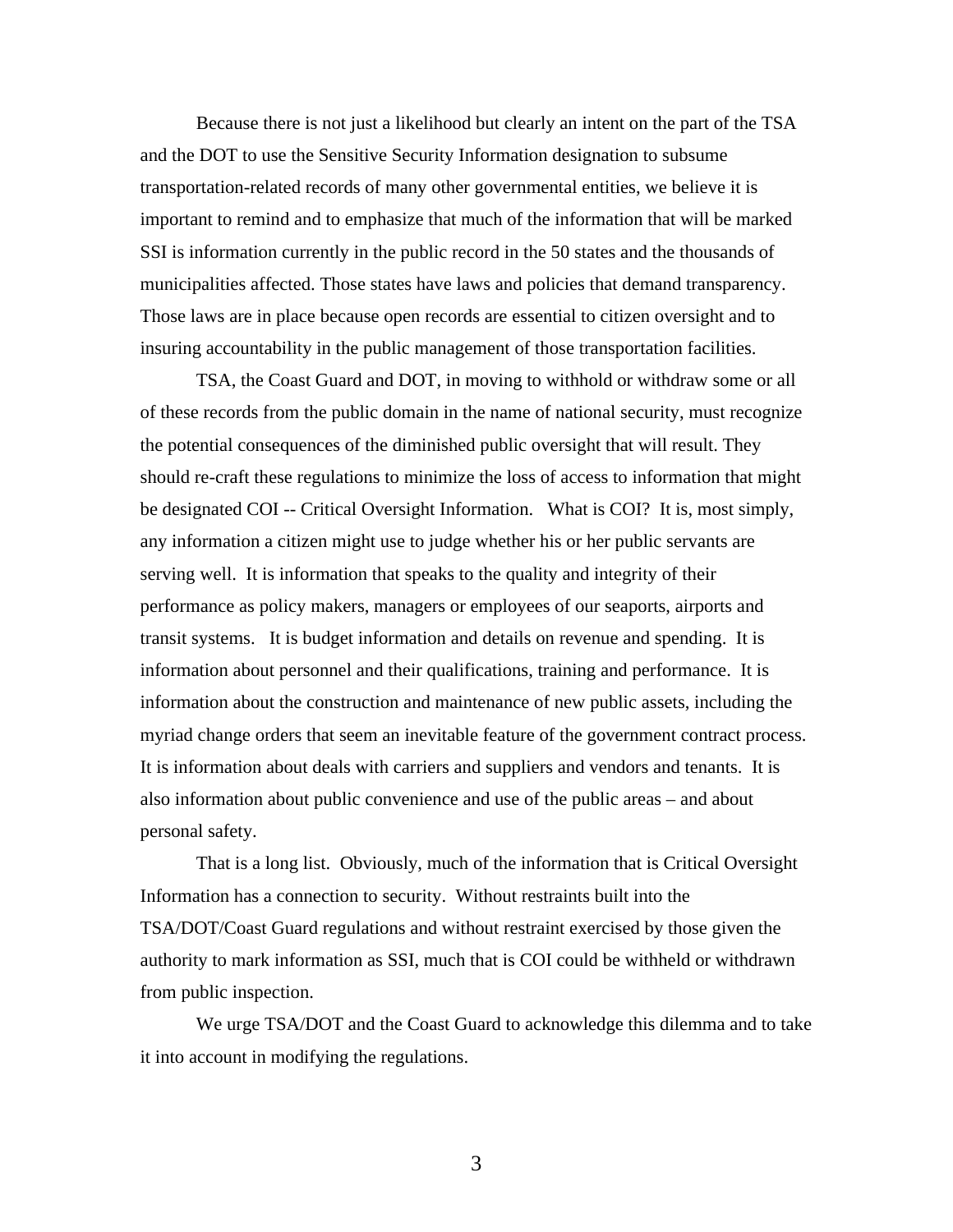One mechanism to resolving the dilemma would be to build in review of information submitted or independently gathered as SSI in order to identify and extract any Critical Oversight Information whose disclosure does not pose a clear and present danger to the security of the particular transportation facility or system.

Another would be for the three agencies to acknowledge in the rewritten regulations that they are taking possession of what is community property – information that legally and properly belongs to the people – and that in doing so they accept a fiduciary responsibility to provide citizen oversight and to act on that information as would a concerned citizen. This might lead to a unique form of whistle-blowing, but if the records reveal information of actionable mismanagement or of breaches of sound public policy, it is a proper outcome.

Where a decision is made to remove information from the public domain and to deny the citizens of the states an opportunity to use that information to hold their local officials accountable, the federal agencies responsible must accept and assume that burden. The agencies become, however inconveniently, a guardian ad litem of the records they keep from the public as SSI. In denying access, they assume an obligation to thoroughly analyze the information kept from the public and to use it wisely on the public's behalf, not only in matters of national security but also by responding to any other public policy problems that may be raised by the information contained in those records. If the information suggests the need for any form of remedial action, it becomes the responsibility of the records guardian to assure that that action is taken.

That is an awesome additional responsibility – but the alternative is to leave a vacuum, something that should be as unacceptable in public policy as it is in the law.

We urge that, as TSA, the Coast Guard and DOT act to insure the security of our nation's transportation system, they recognize the potential collateral damage. We believe this damage can be minimized, perhaps even avoided, through a narrow construction of SSI, a limited authority to designate information as SSI, a thoughtful and thorough review of SSI designations that looks for unintended consequences, an automatic sunsetting, subject to review, and a willingness to act as a trustee for the public when an SSI marker, while fully warranted, nonetheless denies citizens the information needed to act for themselves on non-security matters.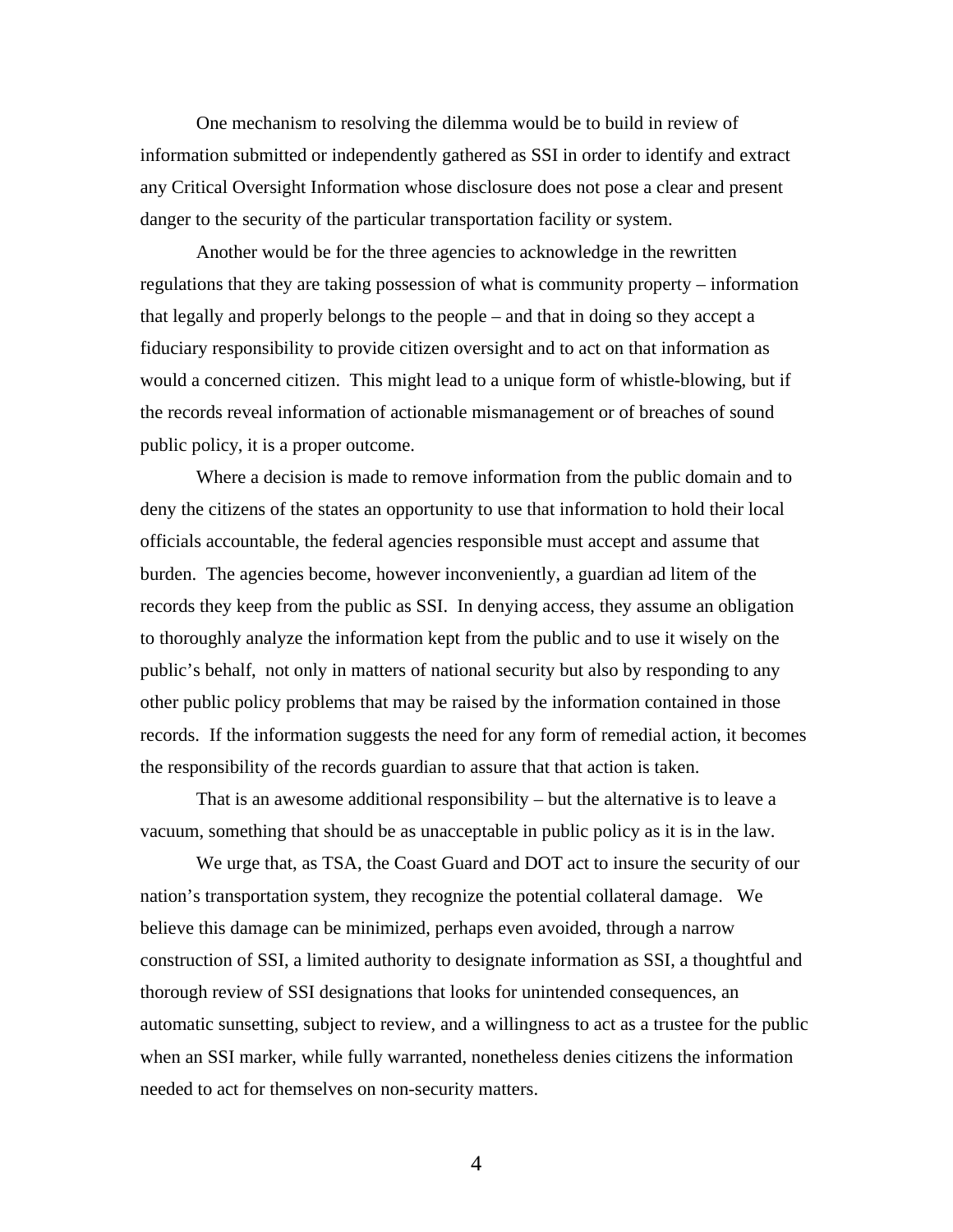As we move into specific recommendations for changing the interim rules, we also ask that you remember that privacy and proprietary interests are not valid national security concerns. We recognize there is decade-old litigation that might be cited to argue the contrary, but we would note for the record that we do not believe that personal privacy and/or proprietary business interests can reasonably or properly be considered as national security concerns or relevant to transportation security.

 We would hope that TSA, the Coast Guard and DOT will not use either of those criteria to deny access to transportation records on national security grounds. If the only reason to consider withholding information is privacy or a proprietary interest, the agencies should review it under the FOIA law and act accordingly. If information meets both a "privacy" and "detrimental to transportation security" test, then class it as SSI under the latter, not the former.

## **Who can designate information as SSI**

The regulations appear to indiscriminately delegate the authority to designate SSI within all of DHS and DOT. Rather than restricting this power to thoroughly-trained personnel, the regulations seem to extend the authority to any and all "covered persons" and to do so without giving them criteria or standards upon which to base their judgments.

We have read and reread the published regulations and can find no clear statement as to who within those departments will have the specific authority to determine if a record is of sufficient national security sensitivity to warrant its being withheld from the public by the federal government or as a consequence by state or local officials as well.

Indeed, the Congressional Research Report of June 9 describes Sensitive Security Information as being "born protected," as if records of whatever security weight or importance will be given this special status simply by virtue of being created in the course of security research or because the document is submitted by state or local government or a regional authority or by a private company in response to a broad request for security information.

Section 1520.1 (and 15.1) simply says that the authority may be delegated within the agency. Section 1520.9 seems to give that authority to any "covered person" through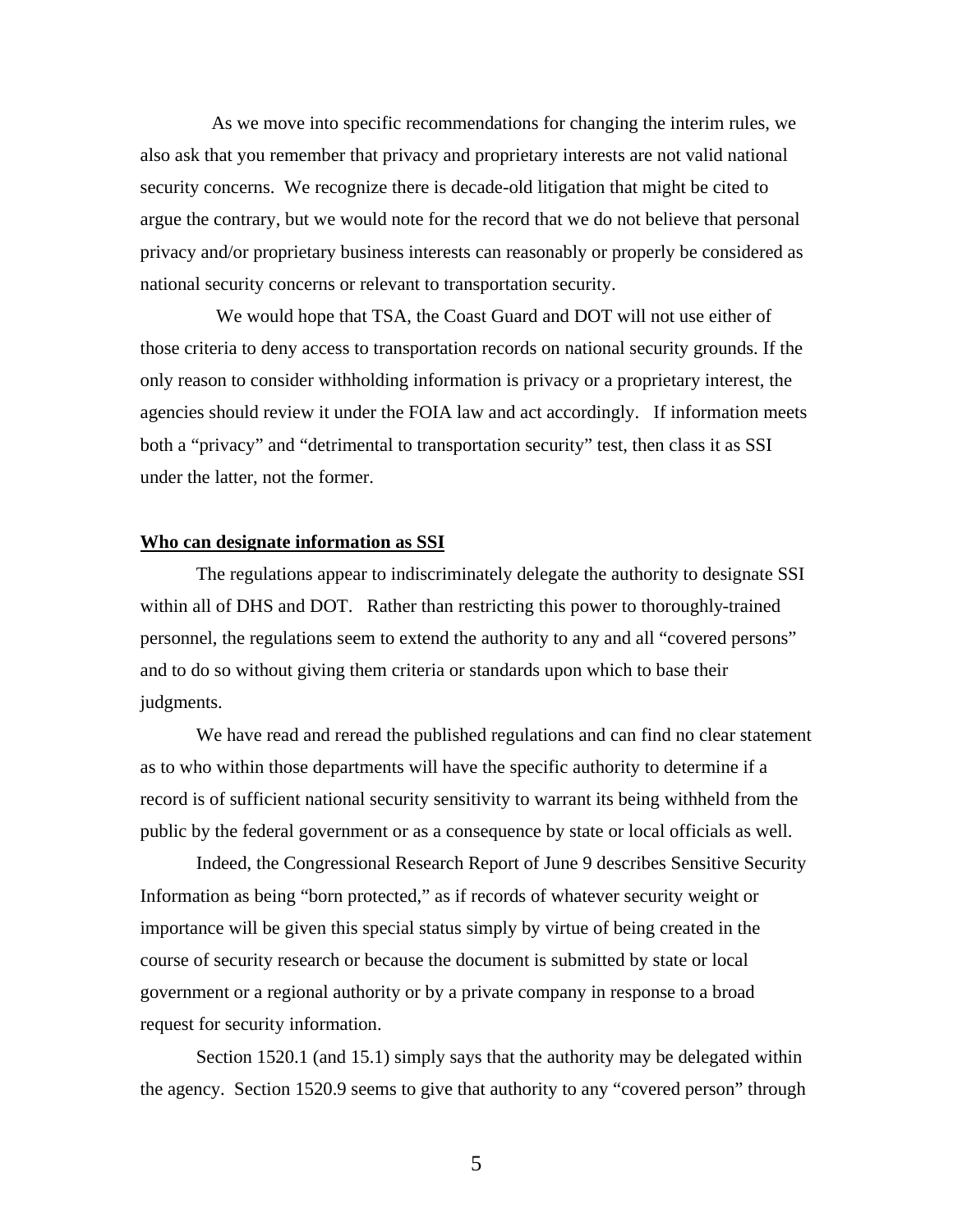(b)(4) and 1520.13, which direct covered persons to mark as SSI any unmarked SSI in their possession. That can only be done, of course, if they have made a determination that what they have is SSI. Because there is no straightforward designation of who may designate SSI, the cited language seems to grant the authority to anyone within DOT or DHS – including applicants, trainees, interns, volunteers -- and to a wide range of nongovernment personnel – 12 categories of persons in all.

We also believe that those making SSI designations within TSA, the Coast Guard and DOT should have special training, much as FOIA officers do, because they are being asked to make difficult balancing decisions among competing values. All of us value security, but any security gained from the regulations is of considerably less comfort if it comes with a loss of faith and confidence in our local, state and national governments to safeguard our other values.

We urge TSA, DOT and the Coast Guard, in reviewing and rewriting their regulations, to clearly and emphatically differentiate between those who are empowered to take away the public's right to inspect the records of its government and those who are simply called upon to use that information as part of their responsibility for insuring some aspect of security within our transportation systems. We would also urge that the agencies limit the number of persons who can make those critical decisions to withhold information, and that those given this solemn responsibility be carefully chosen for their broad understanding of public policy and be thoroughly trained not just in national security matters but in broader issues of governance and public accountability.

We believe that this authority to withhold public information is a very special trust that must be granted with the greatest care and discretion within each governmental entity and that it should not be extended beyond the responsible government entity.

Accountability and trust must not become victims in the War on Terror.

## **On what basis may information be designated SSI**.

Not long ago, we read that the Department of Homeland Security, the parent agency for TSA and the Coast Guard, was inviting the authors of thriller novels to spend a day brainstorming terrorist plots. The idea was to fantasize the wildest of scenarios, so that defenses could be devised for threats no one had yet imagined. We don't fault the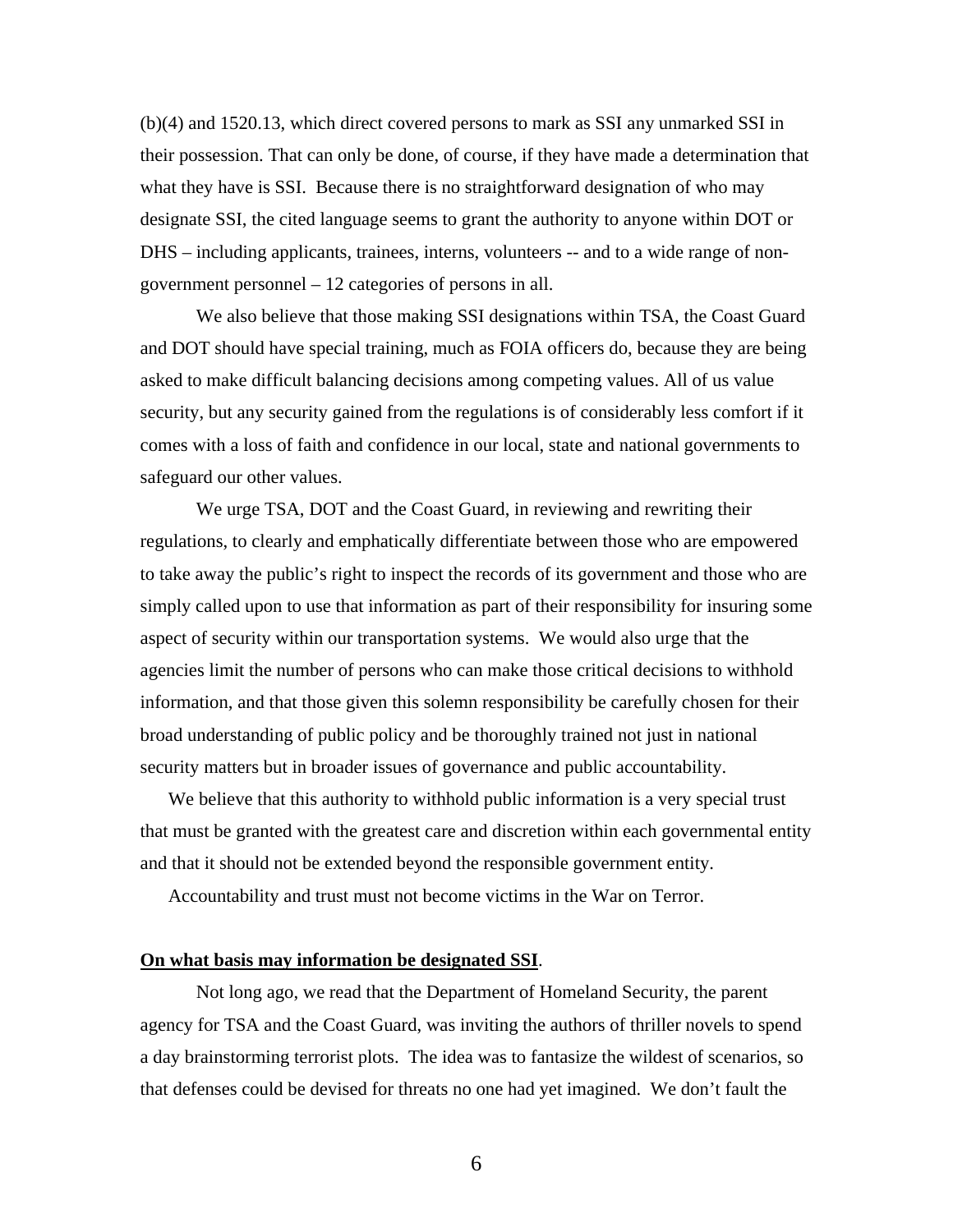game playing, but if similar imagination is allowed in reviewing documents for SSI designation, it will exceed the sum of all our fears.

There are no clear standards for what might constitute SSI. The regulations merely spell out the categories of information to be considered for inclusion as SSI. There are no criteria to guide those who must decide which items of information within any one of the categories are appropriate for safeguarding. The only guideline appears to be the statutory adjective, "detrimental," which is repeated in the regulations. Does this mean "in any way" injurious or harmful, or causing "any kind" of damage, as a strict constructionist – or perhaps someone choosing to cover the traces of local mismanagement – might choose to interpret it? Or are there qualifying elements that should be considered by a thoughtful person concerned about how effectively local airport officials are doing their overall job, not just maintaining security?

The regulations at  $1520.5(b)(1)$  provide that any security program or contingency plan "received by" DOT or DHS is automatically SSI. That stands as an open invitation for abuse. We can imagine a potentially controversial security unit reorganization, or staffing level changes, being hidden because the information has been submitted as SSI. We can imagine a contract for emergency medical services let without bid, then shielded from public review by including it with documents submitted as SSI. We can imagine a runway inspection showing vulnerabilities – and shoddy construction work by a no-bid contractor – being shielded as SSI. Overly imaginative scenarios?

Less than three years ago, the Detroit News reported on patronage at the city's airport that had cost taxpayers millions of dollars in no bid contracts. They also reported the new, \$225 million runway had failed half of its initial performance tests. The reporters reviewed more than 10,000 documents, most of which the airport administrator tried desperately to keep from them. What if the airport chief had submitted many of these to TSA as part of the information being gathered on security? The administrator might still be in that job. Who would have stood up for the public?

Or we might ask Sen. Charles Grassley if our concerns are exaggerated. A year ago, Des Moines police told the Iowa senator that they couldn't discuss any airport security issues with him because, in accepting federal funds, they had signed a nondisclosure agreement against giving out sensitive information.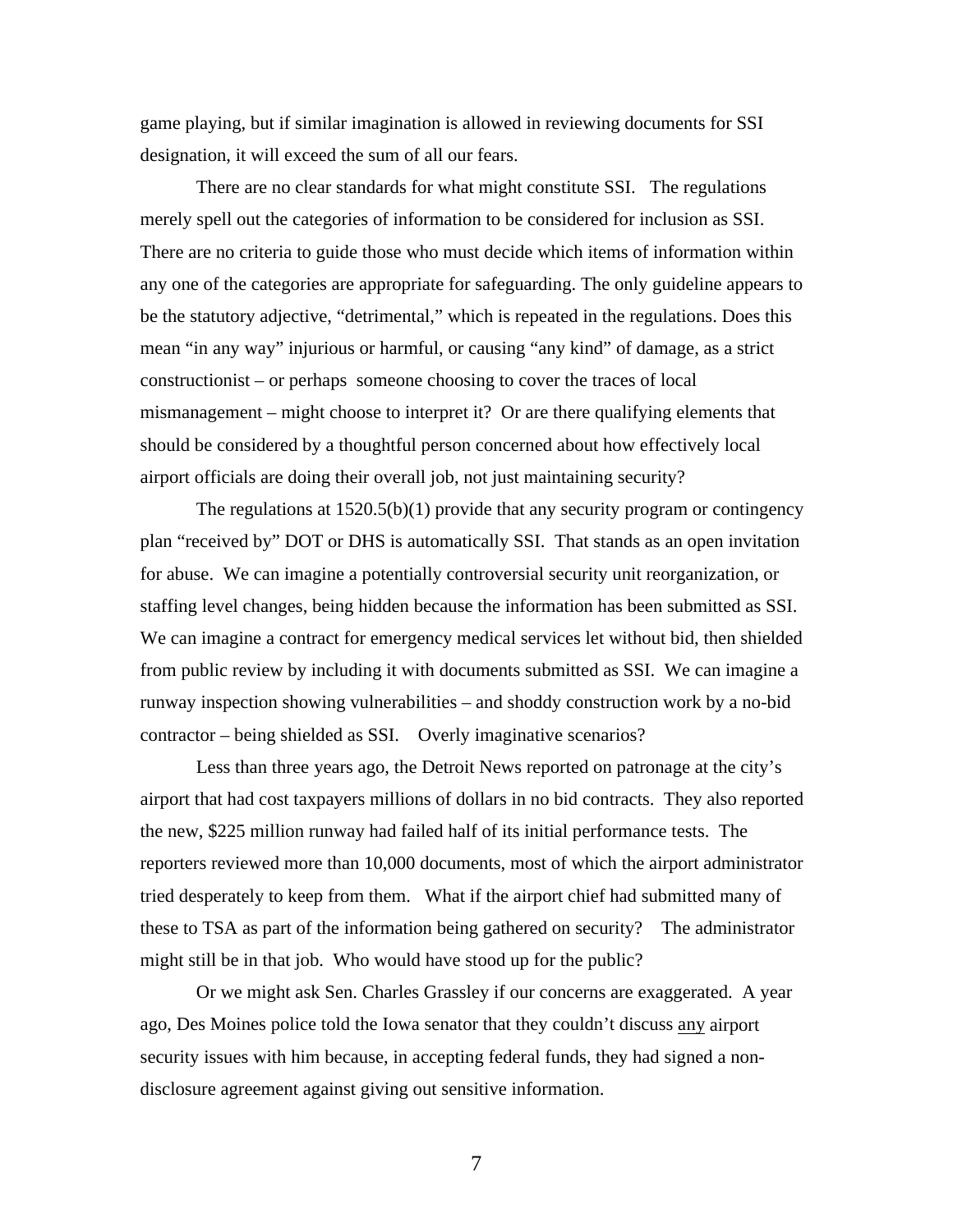Based on recent performance within TSA, and the lack of any guidelines in the regulations, we are not sanguine about the decisions that will be made in designating information "sensitive" and withholding it from the American public. The Washington Post reported last October that many pilots and flight attendants believe TSA is muzzling debate on in flight security initiatives by labeling agency's policies and reports as too sensitive for public conversation or disclosure. Pilot representatives said non-disclosure agreements were being used to gag pilots from criticizing the guns-in-the cockpit policy. Sensitive Security Information was cited when a Minneapolis Star Tribune reporter asked what kinds of harmless items carried by passengers tended to trigger airport screening machines. The reporter thought this information would help the traveling public and security operations because many would stop carrying those items, or put them in checked luggage. A TSA spokesperson said that information couldn't be disclosed: "We have to be careful what we say about this because we don't want to give a road map to the bad guys." Nor would TSA talk about a number instances when terminals or concourses were closed because of what the public ultimately learned were simple human error. That's hardly something terrorists can plan for. It's also something easily corrected so it doesn't happen again. Just recently, Federal Judge Charles R. Breyer, San Francisco, examined information that was sought in a suit over the "no fly" list. He said much of the information sought was "innocuous" or already in the public record. He concluded that TSA had made "frivolous claims of exemption" in refusing to disclose records requested.

We urge you to rewrite the regulations and set clear criteria as to what is "sensitive" and to also provide for thoughtful internal review before information is placed in this new area of classification called SSI. That review should speak to the actual, not imagined, sensitivity of the information, whether it is, in fact, available elsewhere, and to broader policy questions involving public oversight and accountability in local or state governance. We would also urge that any such information be subject to a FOIA review should such a request be made. Allowing for this added review in no way jeopardizes the safeguarding if such protection was initially warranted; it would help to secure the public's right to know.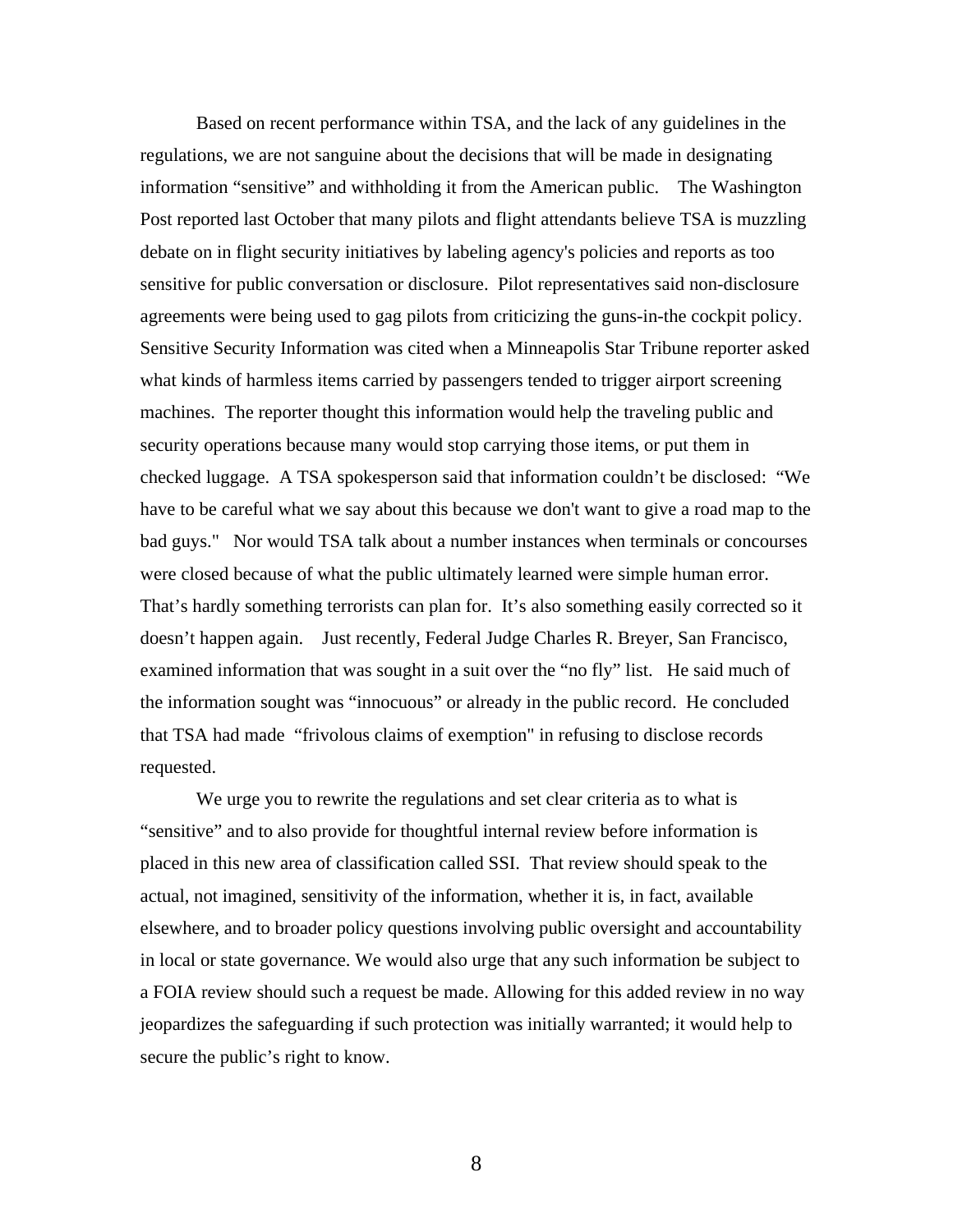#### **The Regulations Should Do More to Ensure Accountability**

There are a number of areas where the regulations close off information about security issues at the unnecessary expense of governmental accountability. We believe it is possible to both write and enforce these regulations in a manner that lets local taxpayers and transportation system users know more about local security efforts without jeopardizing their safety. We should never see a repeat of a situation, as happened in Miami, in which a local prosecutor drops charges against a thieving employee because TSA declines to make available information about a security system – a system whose presence would be obvious to even the most poorly trained terrorist. Similarly, we hope it will be possible for local airport officials, without having to seek permission from TSA, to let the traveling public know why a security alert was sounded and a concourse or airport cleared and closed for hours.

Section 1520.5b (6) (ii) delays the public release of any TSA inspection report for one year. There may well be occasions when that period of delay is warranted to assure that the vulnerabilities have been corrected. But it seems arbitrarily long as an every-instance mandate. We urge a modification of the language to provide for release "when the problem has been corrected or after one year, whichever is earlier."

1520.5b (9) (i) includes as information automatically designated as SSI, the selection criteria for screeners and (iv) screener test scores. Keeping this information secret makes it impossible to know whether, in fact, the security being provided meets standards the public believes to be adequate. It asks the public literally to put blind faith in the process. We suggest instead that the standards, and information needed to evaluate whether the screeners meet those criteria, be made public. This would serve to reassure the public, and it would require TSA to set a standard sufficiently high that terrorists would not attempt to breach these checkpoints.

That would be genuine safeguarding, not just the appearance of security.

## **Infrastructure Information Should Be Vetted for Security Relevance**

Section 1520.5(b)(12) (ii) allows state or local government agencies to submit lists of infrastructure assets. The lists become SSI. They are "born protected," yet the language of the regulation suggests automatic acceptance of the local authority's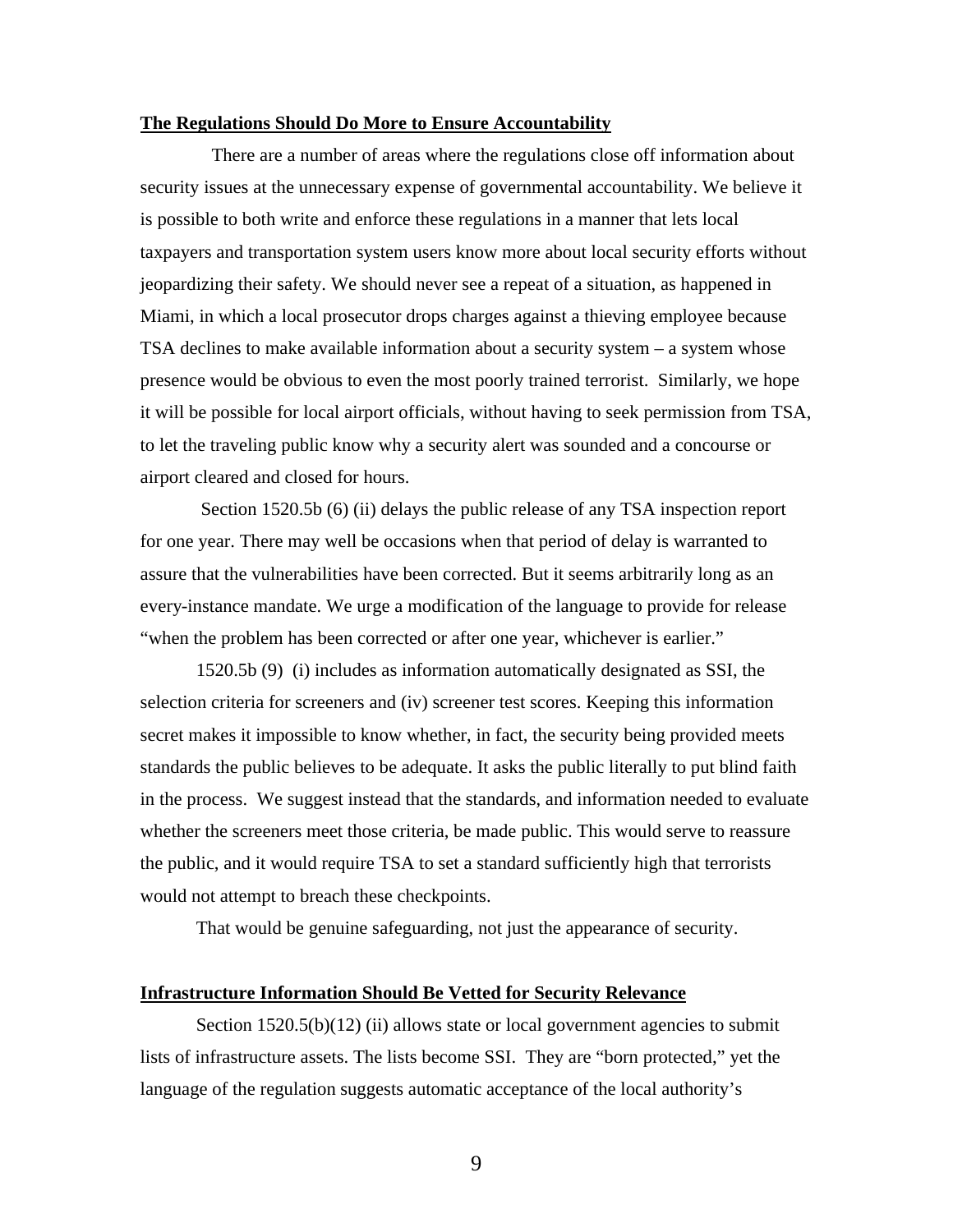determination of which assets are "critical." It also implies that any information then submitted relative to those assets also becomes SSI. In that circumstance, we believe it is reasonable to assume that many, if not most, local officials will treat any related records in their custody as SSI and deny them to the public, whether or not the records have any real bearing on security.

We ask that the regulations be rewritten to state that submission of these lists does not, per se, confer SSI status on records of the assets. The regulations also should make clear that not all information related to those assets may be SSI, and that any information subsequently submitted on those assets will be carefully vetted for relevance to security issues. The regulations should emphasize that state and local officials should not treat public information in their files as SSI until it has specifically been accepted as such by TSA, the Coast Guard or DOT. The regulations should also make clear that information submitted which does not legitimately qualify as SSI will be separated (a reverse redaction) and will be available through an appropriate FOIA request.

We urge particular attention and careful vetting to any records submitted that deal with contractual matters, expenditure of public dollars, and operational issues where there may be accountability questions. The three SSI-designating agencies should also honor requests for a FOIA-like special review when the information being protected for security considerations also goes to the expenditure of tax dollars, fees or other revenues, or other matters of public policy concern.

### **"Other Information" Could Mean Almost Anything**

We're not quite sure what "other information" is. But we don't think we like its definition in Section 1520.5(b)(16) as "Any information not otherwise described" that TSA or the secretary of DOT "determines is SSI." That could literally be anything. The definition is so vague and indefinite a provision that it would be problematic even if only the top administrators of DOT, TSA or the Coast Guard were the persons making that determination. But as we've objected elsewhere, this is not the case; the authorization is itself quite broad.

We ask that you delete this provision and contain SSI within the already broad parameters prescribed in the first 15 subsections of 1520.5 (b). Alternatively, we would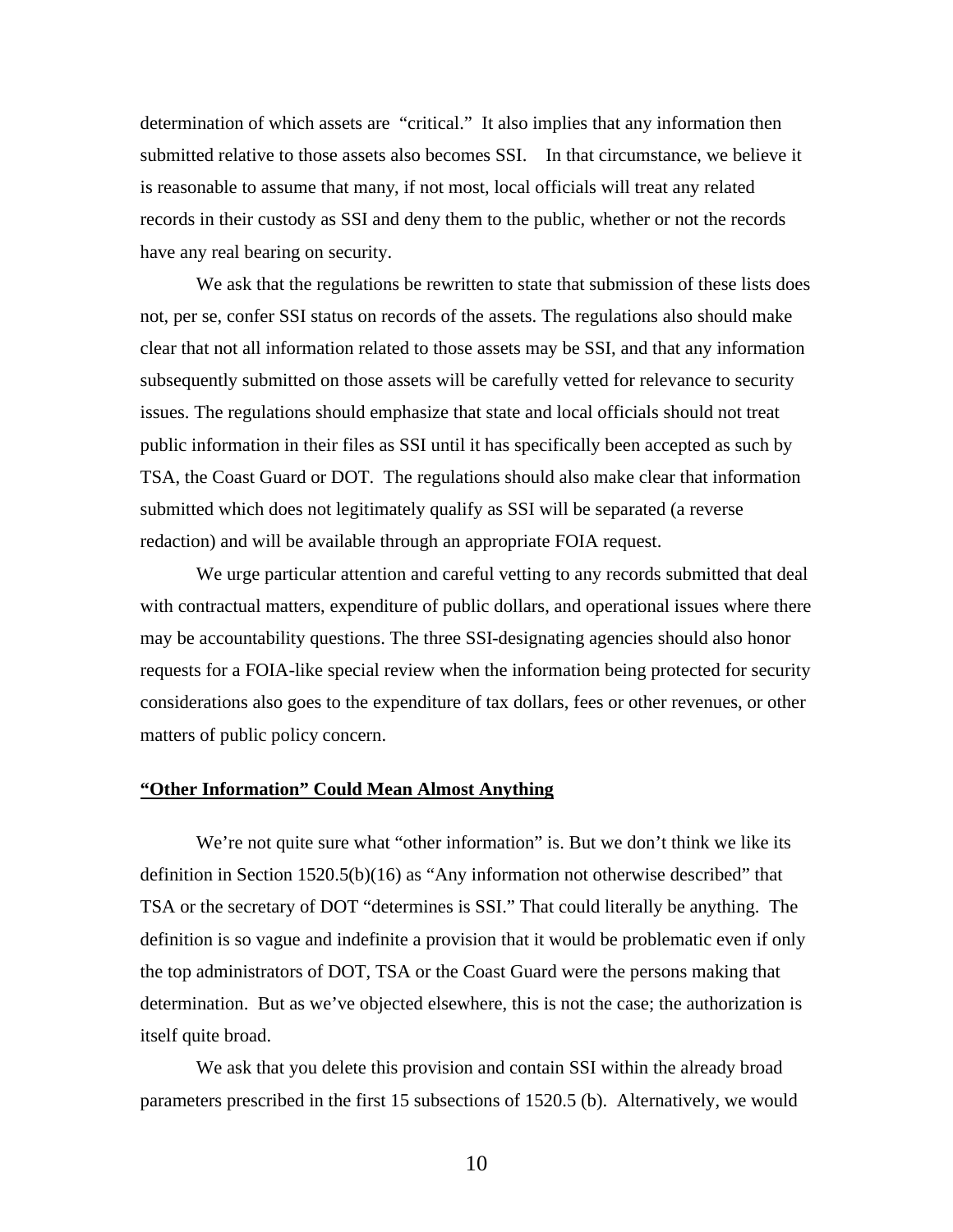urge that the language of (16) be rewritten to limit the decision-making therein to the TSA administrator, the secretary of transportation, and their immediate subordinates.

#### **Do Not Expand the Ranks of Covered Persons**

TSA and DOT are inviting comments on whether to include as "covered persons" emergency workers and local law enforcement personnel who are not directly involved in safeguarding transportation or even assigned to the transportation facility. Please don't.

We can imagine little, if any, benefit to transportation security in so doing. And we believe it might have just the opposite effect; it might lessen security and create new vulnerabilities.

The question often asked rhetorically about what constitutes a secret might be asked here about "sensitive" information. How many people have to be told before the information is no longer protected?

A more relevant series of questions might be asked.

What information is so critical to public safety that it must be shared in advance with law enforcement or rescue personnel who have only rare, time-of-emergency contact with a transportation facility?

Can these officers and rescue workers reasonably be expected to commit that information to memory? Or will they keep this sensitive security information in readily accessible – and highly insecure – places?

If this is practical information that will assist a police officer in protecting the public, might it also benefit the public accidentally caught in a violent situation? Would the public be safer, and the transportation system more secure, if the public had the knowledge to act on their own? We need only think about the heroic actions of passengers on the last of the planes hijacked on September 11, 2001.

And what are the unintended consequences of this "spread of secrecy." The media, as well as the friends and families of many accident victims and of persons who became unexpectedly ill, have discovered the unintended consequences of the wellmeaning Health Insurance Portability and Accountability Act, which provides stiff penalties for medical workers who give out patient information. The penalties pose such a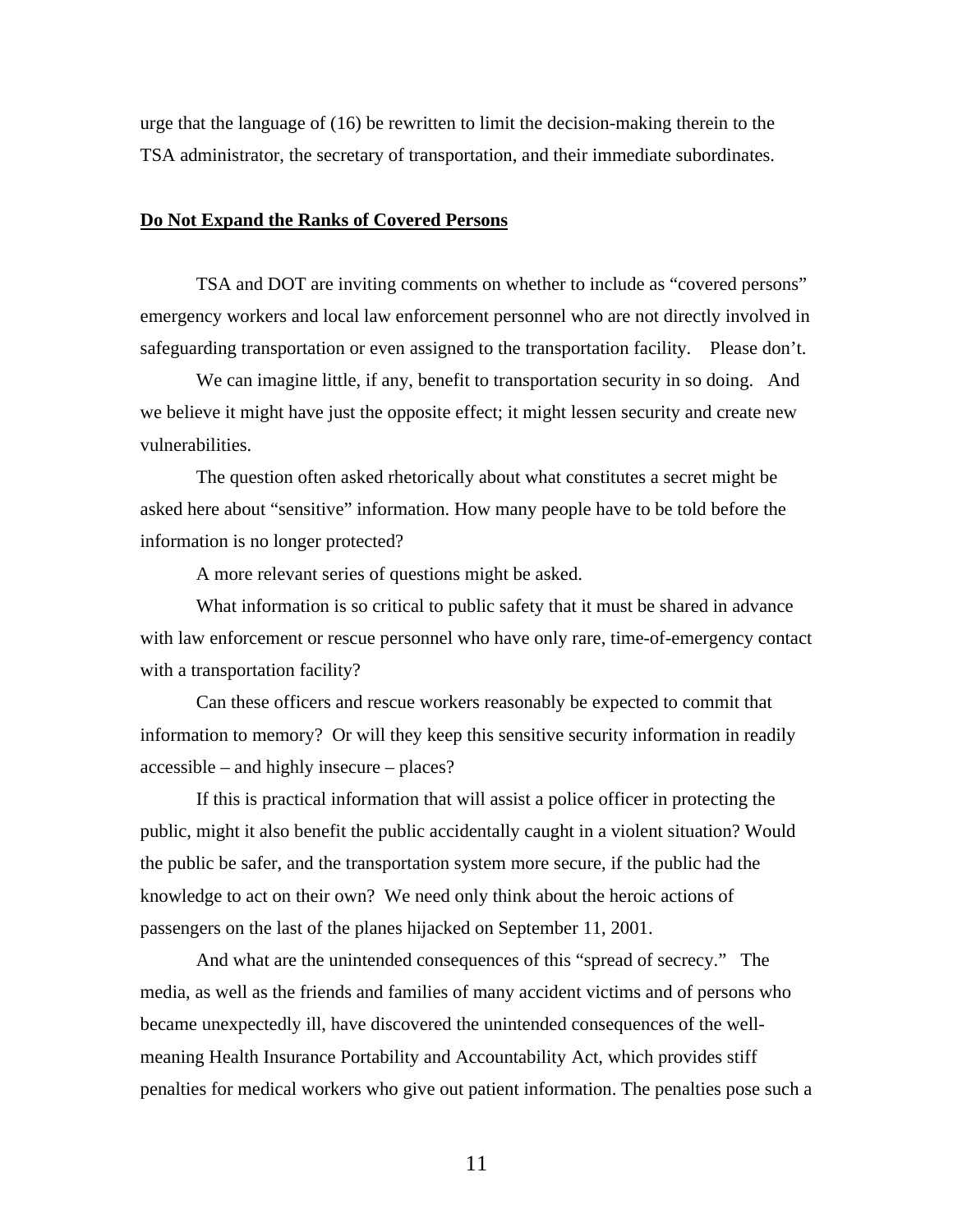threat that many family members or friends have found it impossible to obtain more than cursory information about a loved one's condition; sometimes they are told nothing. Many law enforcement officials, even though the act does not cover them, cite HIPAA in refusing to provide the names of accident or crime victims who have been hospitalized.

 It does not take an overactive imagination to believe that a similar shutdown of information could result from putting hundreds of thousands of local law enforcement and emergency personnel under "covered person" status, then threatening them with significant financial and even criminal penalties if they discuss anything related to the SSI shared with them.

That same threat of punishment is not likely to stop or slow those who wish to aid our enemies. However, it is certain to keep all manner of information that is not SSI from getting to a public that is entitled to have it. It is likely to block or slow the flow of information to people who need to have it for their individual or collective safety. People must have information to make the right decisions in a time of crisis.

There is, we suggest, enormous insecurity in too much security.

We believe that if this information is truly sensitive  $-$  so sensitive that it must denied the public for their own protection – then its distribution should be tightly contained. "Need to know" should not be an easy standard. As the regulations are currently written, there is no standard at all.

### **"Convenience" Is Not a FOIA Exemption**

That may seem an uncalled-for statement, but it is prompted by our reading of the summary comments on Section 1520.15. It says of the current approach taken by TSA in handling FOIA requests: "If it is impractical to redact the requested information from the record, the entire record is withheld." We believe that both the FOIA and sound public policy dictate a more rigorous effort to segregate information. The Justice Department's most recent FOIA Guide says that any information that is "reasonably segregable" should be released. An entire record may be withheld only if the non-exempt data is so "inextricably intertwined" that redaction would leave a document that is "essentially meaningless words and phrases." The Justice Department guide seems a reasonable and practical reassurance that should be written into the new regulations.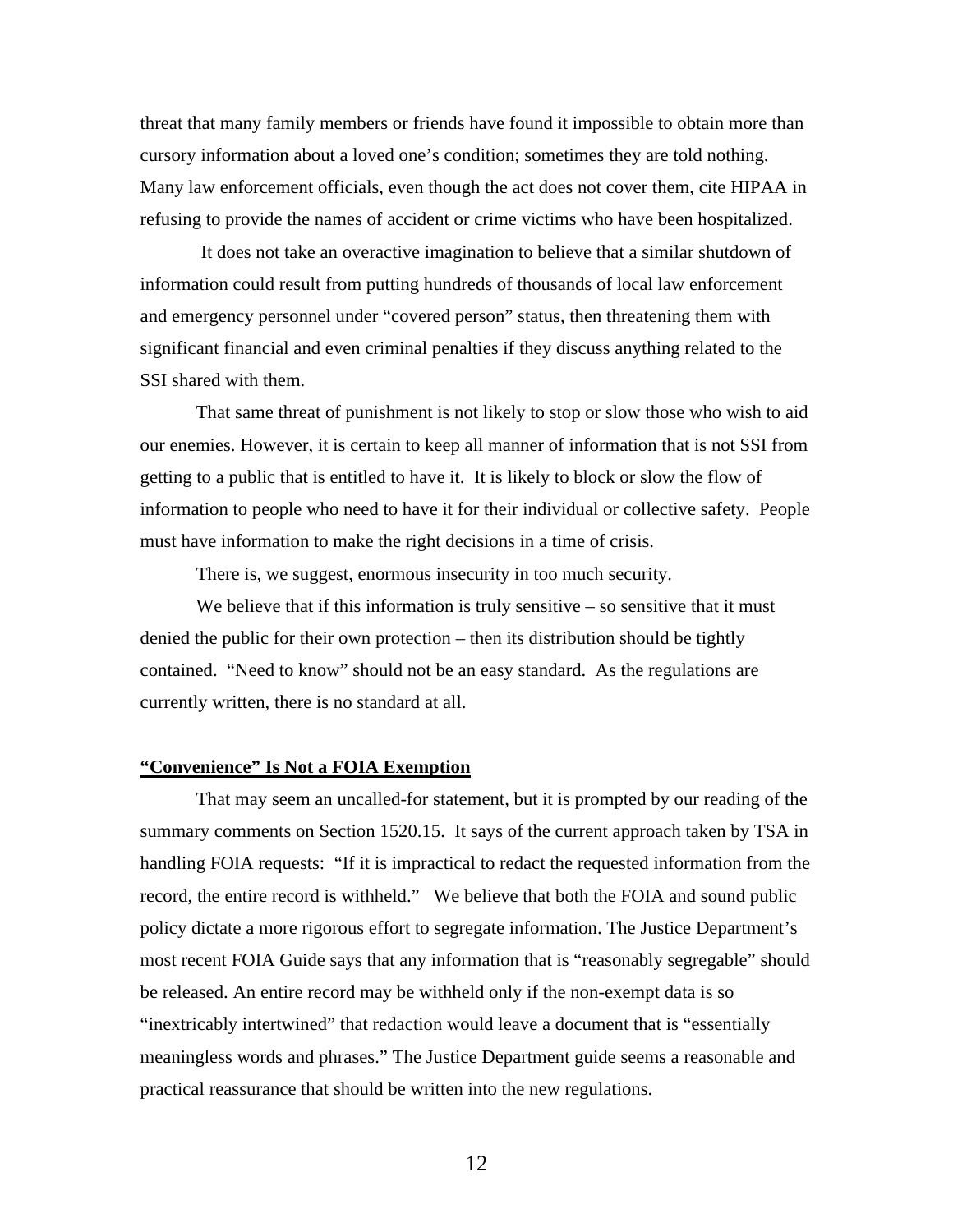There is an additional problem in this regard. In 1520.9 and 15.13, a "covered person" is directed to mark as Sensitive Security Information the entire document or record, not just that portion of the information that is legitimately SSI. There is no reference to segregation or separation of non-SSI information through redaction of SSI or otherwise. The regulations as written will have the effect of sealing entire documents when significant portions may not, in fact, qualify in any way for protection. The unintended consequence of that kind of indiscriminate marking can only be to extract from the public record information that is at best tangentially related to security issues but is critical to public oversight. This is information that clearly must remain in the public domain.

# **In Creating a Fourth Level of Classification, Study the Lessons**

We urge TSA, the Coast Guard and DOT, as they create what can only be described as a fourth level of classification, to consider the lessons learned from the operation of our current system of classification.

Two days before the regulations under discussion went into effect in June, William J. Leonard, the director of the Information Security Oversight Office, made a speech at a seminar for classification managers.

Leonard cautioned the classifiers that it is not the security marking "that protects truly sensitive information from unauthorized disclosure but rather the people who deal with the information – their knowledge and understanding of the program and faith in the system."

Earlier in these comments, we expressed our concern about the lack of rigor in designating who is "covered" and the permissiveness in allowing any "covered person" to mark information SSI. We re-emphasize that concern here. We believe the approach outlined in the Interim Final Rule will result in significant amounts of information that is not truly SSI being withheld from the public.

We suspect it will also result in an unacceptable amount of SSI not being adequately protected – a point Mr. Leonard makes in discussing what he considers sometimes overzealous classification activity.

We believe several of Mr. Leonard's "basic principles" for making classification work are relevant to the issues being discussed here, and we note them for emphasis: 1)